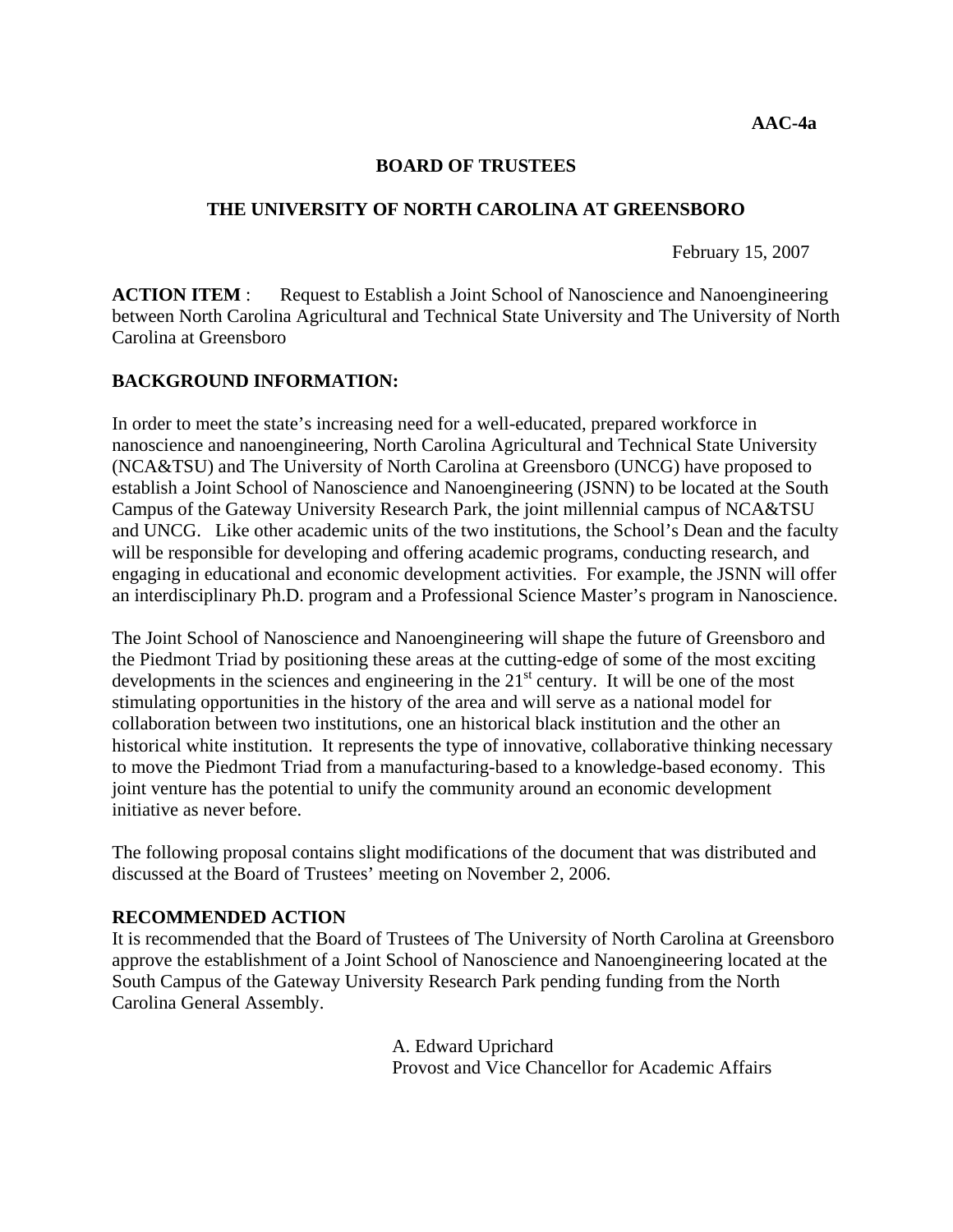## **NCA&T/UNCG Joint School of Nanoscience and Nanoengineering January 18, 2007**

## **OVERVIEW/BACKGROUND**

Explosive growth in fundamental research, development and commercialization of nanoscience and nanoengineering is affecting almost every existing industrial sector worldwide. These evolving fields are seen as providing stepping-stones to technical advancements that will positively impact the economy, workforce, existing industries and society. Although these nascent nanoscale technologies are still largely experimental, their growth is similar to that of the now maturing biotech industry, which has established a significant record of accomplishment for product approval and manufacturing.

North Carolina is among the leading states in the quality of its research base in nanotechnology. Companies in the areas of the life sciences, energy, automotive and agriculture are integrating nanotechnology and nanoscience into their existing products as well developing new ones. Nanoscale technology is an enabling technology, useful when it is adapted to enhance existing products or processes, thus creating a nucleus for maintaining an environment in which cuttingedge research is translated into new technology (A Roadmap for Nanotechnology in North Carolina's  $21<sup>st</sup>$  Century Economy, 2006).

Since the overall body of knowledge in nanoscience and nanoengineering is critical to future scientific innovations, it is necessary for industry and academia to work in concert to steer the direction of research to enable faster returns on innovations. This necessitates a two-way exchange of knowledge: high tech companies educate academic researchers about entrepreneurship and academic researchers share their fundamental research knowledge and accomplishments with industry. This exchange will generate a new breed of undergraduate and graduate students for the millennium workforce.

NCA&T State University has been funded at an average rate of \$3-5 million per year in the area of nanoscience and nanotechnology. Most of the research in nanoengineering is done in the Center for Advanced Materials and Smart Structures (CAMSS). Several Centers and projects are under CAMSS, including the NSF Center for Research Excellence in Science and Technology (CREST), the DoD Center for Nanoscience, Nanomaterials and Multifunctional Materials (CNN) for Homeland Security, the NSF Nanoscale Science and Engineering Center (NSEC), the NSF project on US/Europe Materials Collaboration: Self-Organized Nanostructured Thin Films for Catalysis, the NSF project on [Nanoscale Interdisciplinary Research Teams \(NIRT\)](http://www.nsf.gov/pubsys/ods/getpub.cfm?nsf03043), the NSF Major Research Instrumentation for Nanoengineering Research, and the NSF [Nanotechnology](http://www.nsf.gov/pubs/2006/nsf06538/nsf06538.htm)  [Undergraduate Education \(NUE\)](http://www.nsf.gov/pubs/2006/nsf06538/nsf06538.htm) program. CAMSS also facilitates many of the materials research activities of the NASA-National Institute for Aerospace (NIA). In addition, the Center for Composite Materials Research (CCMR) does research in nano-enhanced composite materials and the Army Center of Excellence for Battlefield Capability Enhancements (Flexible Displays) does research in material characterization and development of novel displays.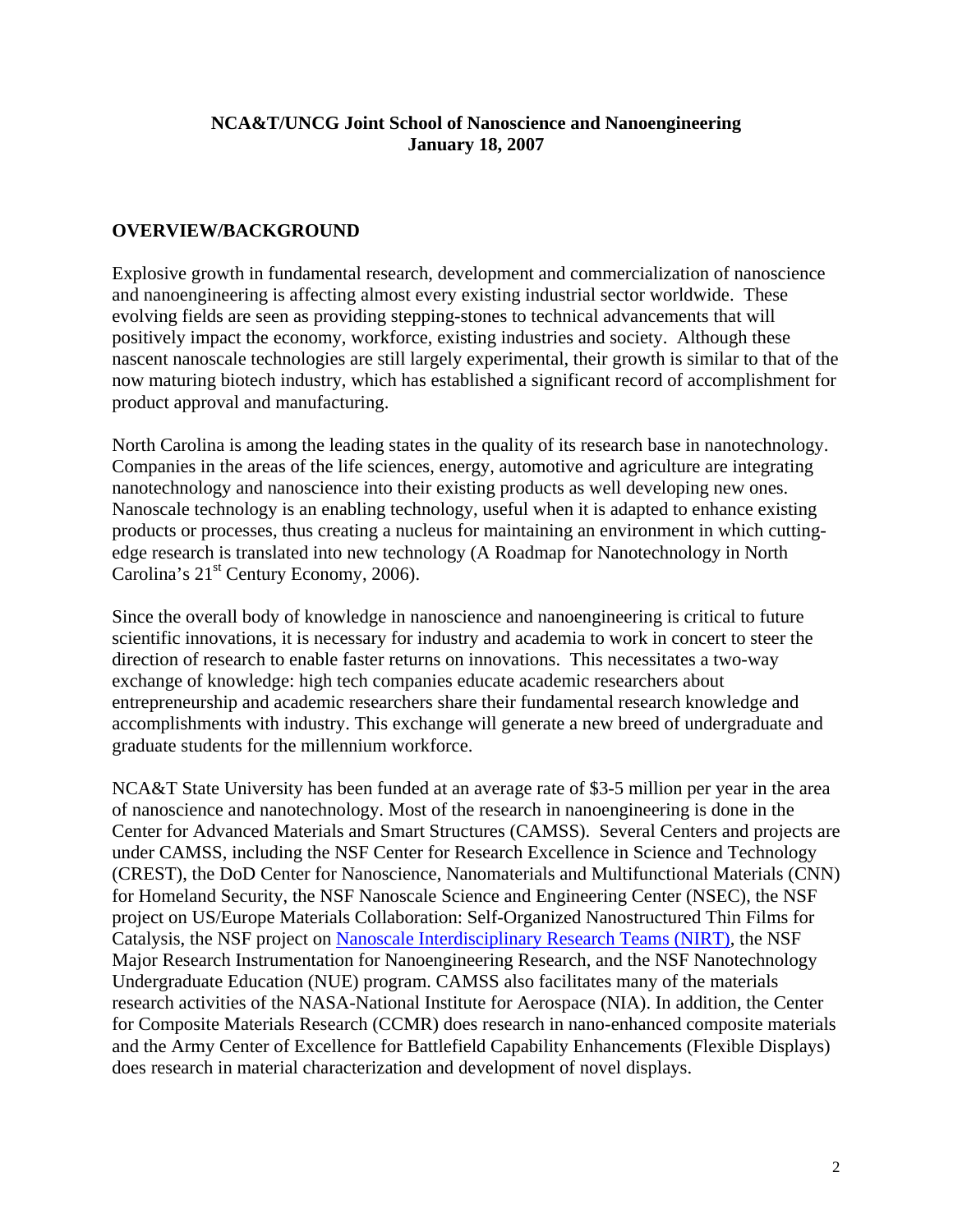At UNCG, the research in nanosciences is concentrated in the Departments of Chemistry and Biochemistry; Physics and Astronomy; Biology; and Nutrition as well as the Center for Biotechnology, Genomics, and Health Research; the Center for Drug Design; and the Laboratory for Molecular Medicine. Overall, the emphasis of the research is in the biosciences. Typical of the type of work addressed in these programs is the identification of viral selenoprotein genes in HIV-1 and hepatitis C virus and other novel viral proteins expressed by ribosomal frame shifting, elucidating the molecular basis for the action of cannabinoids *in silica*, designing novel stationary phases for high performance liquid chromatography for the resolution of complex sample `mixtures, and regulation of fat cell differentiation and metabolism. Dr. Albert Link, Professor of Economics and editor of the *Journal of Technology Transfer*, contributes to the development of national polices related to nanotechnology and assisted in the preparation of *A Roadmap for Nanotechnology in North Carolina's 21st Century Economy*. Bioethics of biotechnology / nanotechnology is a focus of scholars in the Department of Philosophy. A Center of Research Excellence in Nanobiosciences is in the process of being established. Two faculty are being recruited in the Department of Physics and Astronomy in the area of single molecule reactions.

In order to meet the state's increasing need for a well-educated, prepared workforce in nanoscience and nanoengineering, North Carolina Agricultural and Technical State University (NCA&T) and The University of North Carolina at Greensboro (UNCG) propose to establish a Joint School of Nanoscience and Nanoengineering (JSNN).

# **DESCRIPTION OF THE JOINT SCHOOL OF NANOSCIENCE AND NANOENGINEERING**

The Joint School of Nanoscience and Nanoengineering will be a unique, interdisciplinary school, located at the South Campus of the Gateway University Research Park, the joint millennial campus of NCA&T and UNCG (Appendix A). It will have the same status as other colleges/schools at the respective partner universities. To develop this shared academic unit NCA&T and UNCG will recruit premier, highly accomplished scholars in nanoscience and nanoengineering who complement existing strengths on both campuses in the sciences and engineering.

JSNN will train students to conduct basic and applied research in nanoscience and nanoengineering. It will offer a joint interdisciplinary Ph.D. degree and a joint professional science master's degree (M.S.), strengthen the representation of nanoscience and nanoengineering in undergraduate and K-12 education, provide training for scientists and engineers already in the work force, and engage in activities that influence economic development globally. These programs will link to the entrepreneurial activities at both campuses to better transfer innovations to practice.

# **Academic Programs**

The interdisciplinary PhD program in Nanoscience will have tracks or concentrations to allow for areas of research specialization. The Professional Science Master's program will target students with strong backgrounds in science or engineering to prepare them for positions in nanoscience or nanoengineering research, development, or manufacturing companies. It will be a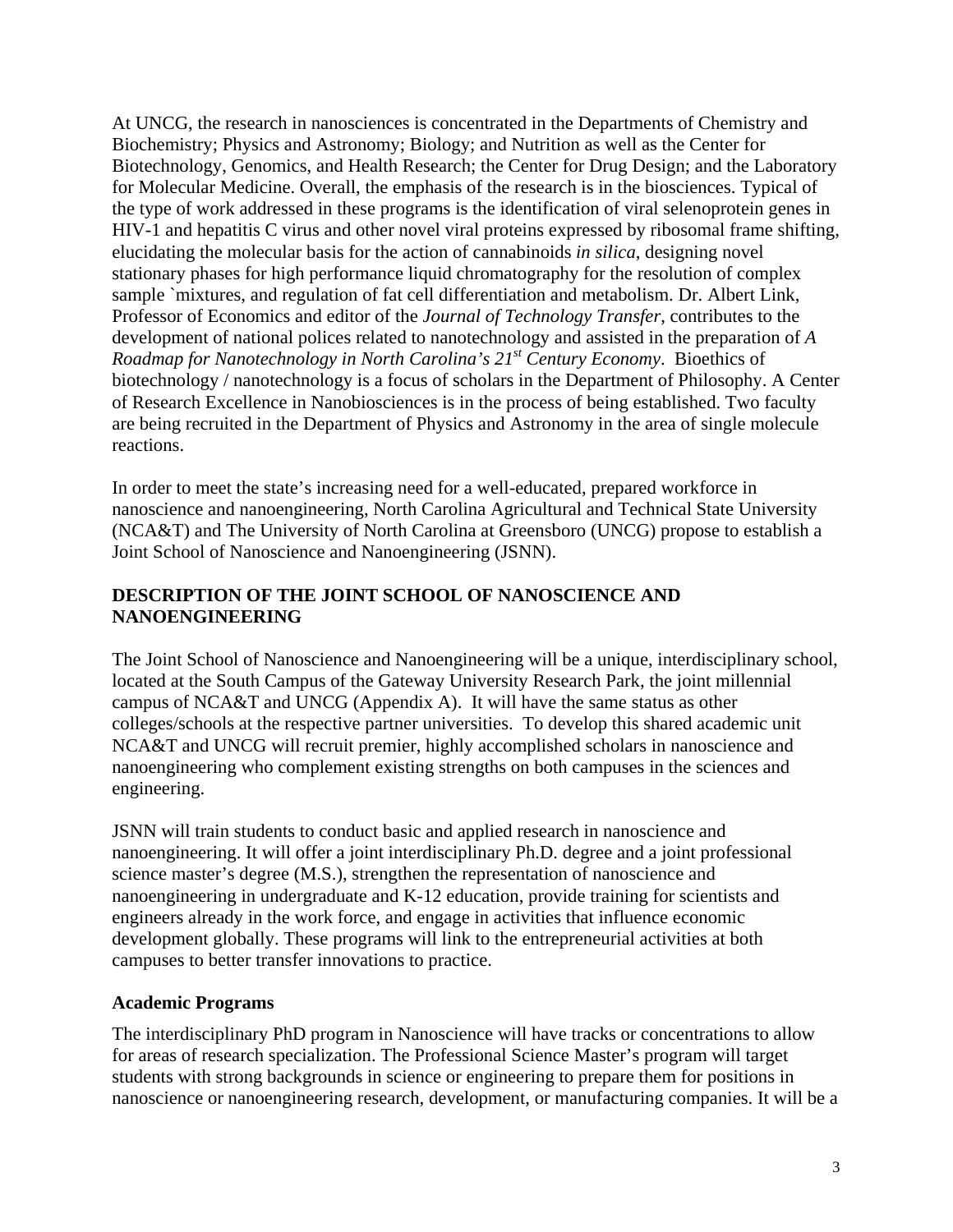Master of Science degree. Since JSNN is a shared academic unit of the two universities and is unique nationally, graduate degrees will be awarded jointly by both universities. Also, each of the universities will be given credit for the number of graduate degrees awarded.

The doctoral and professional master's programs offered at JSNN will complement but not duplicate academic programs offered at the partner universities. The program approval processes will assure that this occurs. Students recruited to JSNN degree programs will be new to the universities and would not normally attend either of the universities.

The joint Ph.D. program in Nanoscience will be submitted for approval following UNC System established procedures. The program will include a core interdisciplinary curriculum that provides a thorough background in the principles and tools required for a research career in nanoscience. Students will take additional elective courses related to their research and professional interests. Admission to the program will require an undergraduate or master's degree in an appropriate science or engineering discipline as well as acceptable test scores.

The professional science master's program will have a biological or chemical emphasis making it unique in the nation. (The only other two professional science master's programs in nanoscience and nanengineering are at Rice University and University of Albany at SUNY neither of which offers a biological or chemical emphasis.) The program will consist of 33 credit hours arrayed across the general areas of nanoscience and nanoengineering , nanomanufacturing, business and management, and an internship in a private enterprise. It will be designed so that students can complete the degree in 18 months.

The planning timetable for each program is given below.

### *Ph.D. Program*

| October 2006:       | Planning group begins work to develop doctoral program             |
|---------------------|--------------------------------------------------------------------|
| May 1, 2007:        | Request to Plan document submitted to GA                           |
| October 2007:       | Planning document presented to UNC Graduate Council                |
| May 1, 2008:        | Request for Authorization to Establish document submitted<br>to GA |
| October 2008:       | Establishment document presented to UNC Graduate<br>Council        |
| December 2008:      | Advertisement of program and recruitment of applicants<br>begins   |
| <b>August 2009:</b> | First doctoral students admitted into program                      |

#### *Professional Science Master's Program*

| October 2006:              | Planning group begins work on developing PSM program               |
|----------------------------|--------------------------------------------------------------------|
| April or May 2007:         | Notification of Intent to Plan document submitted to GA            |
| August or September 2007:  | Request for Authorization to Establish document submitted<br>to GA |
| November or December 2007: | Advertisement of program and recruitment of applicants<br>begins   |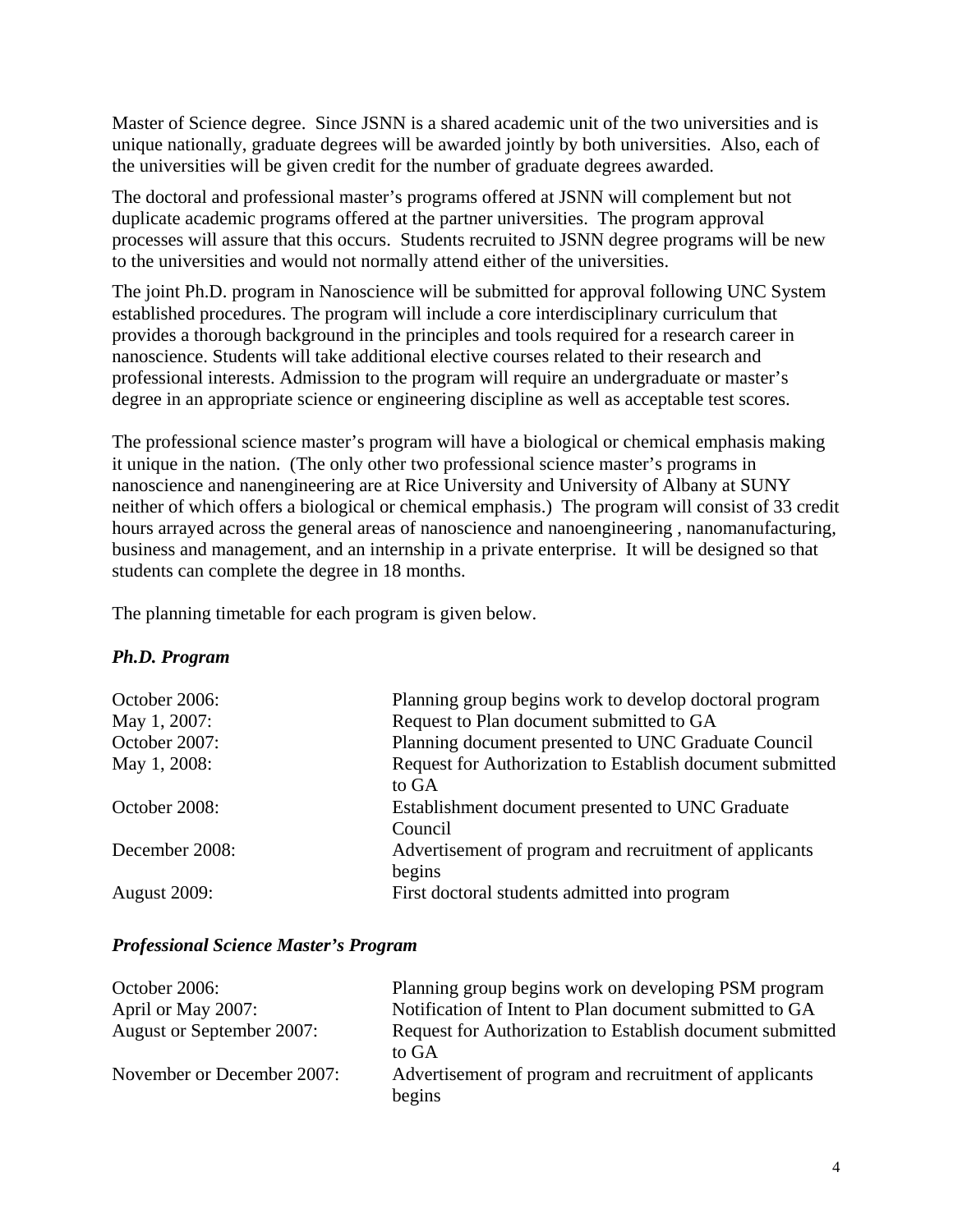August 2008: First professional master's degree students admitted into program

# **ADMINISTRATIVE STRUCTURE**

Faculty teaching in programs offered by the JSNN will be drawn from academic departments in JSNN and academic departments at the partner universities. JSNN faculty, as well as faculty at both partner universities, will have a variety of options for joint appointments between/among the JSNN and departments at the partner universities. JSNN faculty will earn tenure and/or promotion in one of JSNN's academic departments and thus, will hold tenure and rank at one of the partner universities.

A Dean will provide academic and administrative leadership for JSNN. Like other academic units of the two institutions, the School's Dean and the faculty will be responsible for developing and offering academic programs, conducting research, and engaging in educational and economic development activities.

An Inter-University Coordinating Council comprised of the Chief Academic Officers, the Chief Research Officers, the Graduate School Deans, the Deans of Arts and Sciences and the Dean of Engineering at the partner Universities will have responsibility for the overall coordination of JSNN. The co-chairpersons of the Inter-University Coordinating Council are the Deans of the College of Arts and Sciences at the each of the partner Universities. The Dean of the JSNN will report to the co-chairpersons of the Council. The Council will meet at least twice per academic year; agendas for the meetings will be prepared by the Dean of the JSNN in collaboration with the co-chairpersons.

In the initial years, the Inter-University Coordinating Council will meet more frequently to address issues related to hiring a Dean and faculty, promotion and tenure policies, joint faculty appointments, grants and contracts, including the distribution of Facilities and Administrative budgets, and intellectual property. The decisions made by the Council must not negatively affect the academic units at the partner universities. This joint initiative is designed to be a win-win situation for all participants/academic units.

# **ACADEMIC DEPARTMENTS**

The JSNN will have three departments, the Department of Nanobioscience, the Department of Nanobiotechnology and the Department of Environmental Nanoscience. Each department will have its own areas of specialization. A brief description of each department is given below.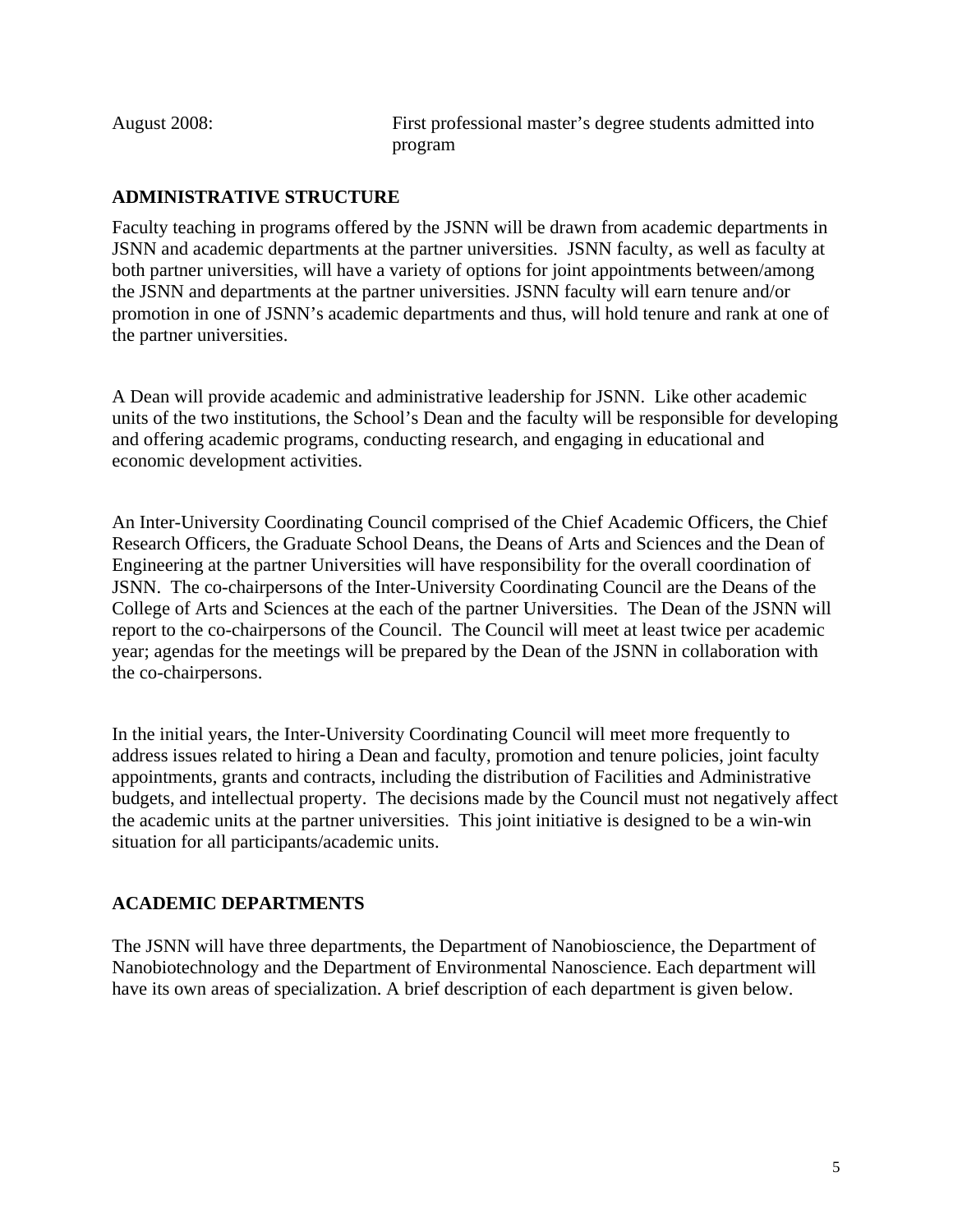#### *Department of Nanobioscience*

The Department in Nanobiosciences will focus on the study of biological nanostructures – complex, highly structured devices at the nanometer scale such as molecular matrices, biofilms, and energy capture nanotubules, and light- and chemical-sensing structures. Such studies explore the ways nature has solved various problems in structural design, energy flow, and molecular recognition. By mimicking nature's creative and often selfrepairing solutions, this research helps to develop the knowledge needed to develop and maintain new nanoscale structures. For example, the proteins responsible for intracellular movement may become key components in the synthesis of products with new sensing and energy-transfer capacities. Furthermore, nanoscale transport of single molecules holds the promise of highly improved techniques for drug delivery to specific sites in the body. Research techniques in this specialization are expected to include fluorescence correlation spectroscopy, single-molecule fluorescence resonance energy transfer, twophoton excitation techniques, atomic force microscopy, optical tweezers, nanoscale modeling, bioinformatics, computational biology, and the theoretical study of quantum processes and electrodynamics.

## *DEPARTMENT OF NANOBIOTECHNOLOGY*

In the Department of Nanobiotechnology, where nanobiotechnology is defined as the creation of materials, devices, and systems via control of matter at the scale of 1 to 100 nanometers and the exploitation of novel properties of matter and phenomena at this same scale, potential areas of research will include biosensors, nanoprobes, and bionanocatalysis. A biosensor converts a biological response into an electrical signal, allowing selective identification of toxic chemical compounds at ultratrace levels in industrial products, chemical substances, environmental samples, or biological systems for biomedical diagnosis. Nanoprobes can be used to capture information about cellular interactions at the most fundamental level, as well as identifying protein expression and cellular responses to external stimuli. Such studies reveal how cells communicate with one another and react to the complex biomolecules surrounding them. In turn, this information can be used to create drugs capable of targeting some of the most devastating diseases. Bionanocatalysis uses nanostructures and larger, microscale mechanisms to harness the highly efficient and selective activities of enzymes for applications in industrial biotechnology. For example, enzyme-based biofuel cells show great promise as portable power generation devices for special applications such as implantable devices, sensors, drug delivery, micro-chips, and portable computers.

#### *Department of environmental nanoscience*

The Department of Environmental Nanoscience will focus on the impact of nanotechnology on the environment, the use of nanomaterials to address pollution, and ethical and social considerations arising from the applications of nanoscience. Nanotoxicologists study the biomedical consequences of human, animal and plant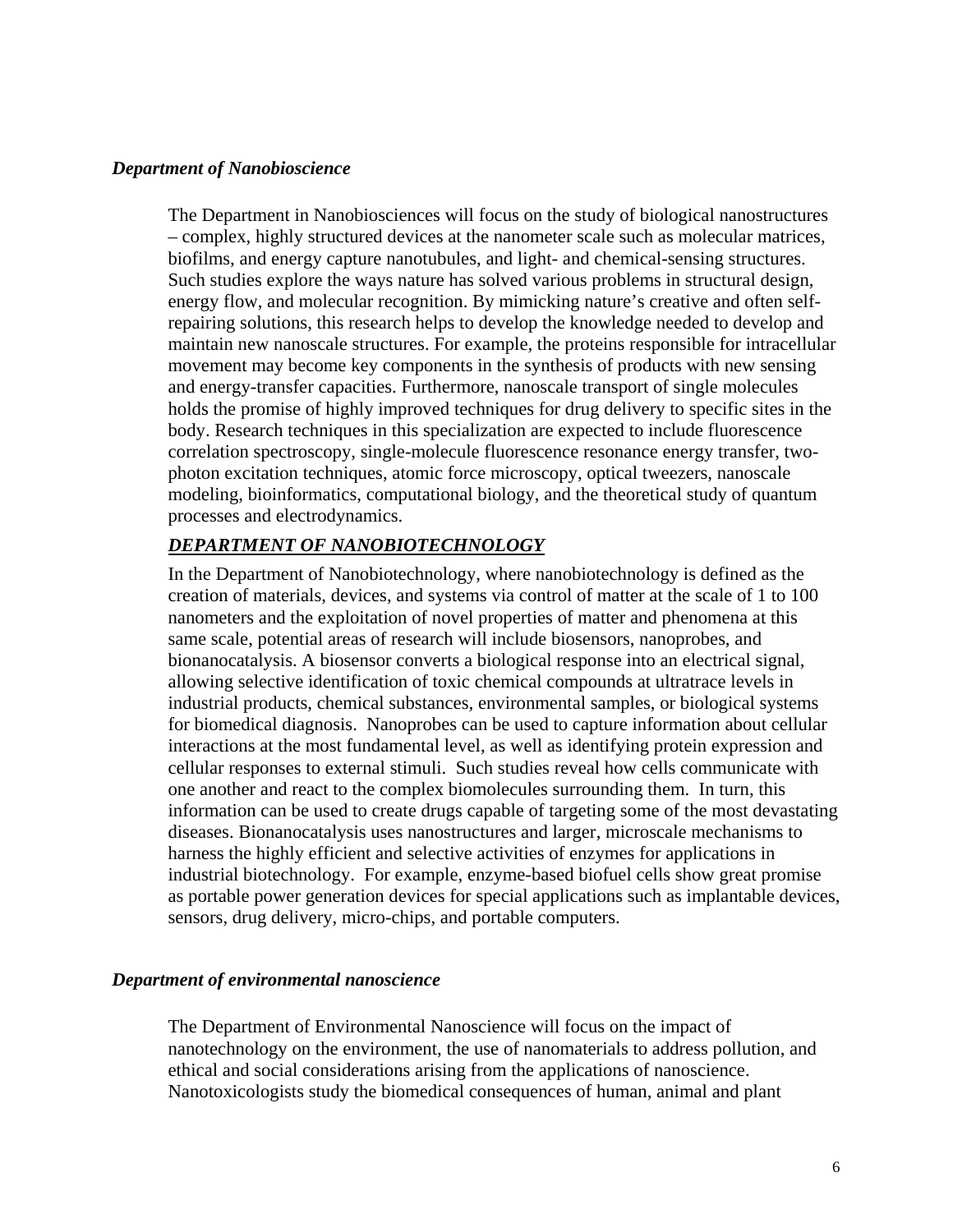exposures to nanoparticles, including problems in skin penetration, lung deposition via inhalation, access via the gastro-intestinal route, allergy, and cellular and systemic toxicology. Nanomaterials provide greatly increased surface area for exposure of contaminated water and environmental materials to catalysts that break down highly toxic organic contaminants into smaller and more easily removable compounds. Nanoassembly of immobilized enzymes can also be used for biocatalysis and degradation of pollutants. Nanobiosensors are critical to monitoring the presence and impact of environmental toxins. Ethical and safety considerations are necessary for the proper use of nanotechnology and to gain public acceptance. Scientists and engineers working with social scientists and philosophers will collaboratively conduct research in ethical and safety concerns. The potential for nanotechnology to create entirely new industries as well as greatly affect the operation of existing ones creates an important need for research on the consequences for the social and economic environment. JSNN students will be educated to understand these concepts.

# **RELATIONSHIP OF JSNN TO UNDERGRADUATE PROGRAMS**

Undergraduate courses relevant to the research foci of JSNN will be developed by faculty at JSNN and departments at the partner universities. Faculty at JSNN and departments at NCA&T and UNCG will participate in teaching these courses and supervising undergraduate research/senior projects. Successful graduate programs at NCA&T and UNCG who have taken these courses will be accepted into a graduate program at JSNN.

# **RELATIONSHIP OF JSNN TO COMMUNITY COLLEGES**

The joint Ph.D. and professional master's program faculty will collaborate with community colleges to develop short-term worker retraining programs in the subject areas of relevance to JSNN. Creative curricular arrangements such as 3+2 programs will also be available.

# **RELATIONSHIP TO JSNN TO NANOSCIENCE EDUCATION FOR K-12**

In response to the report "Rising above the Gathering Storm" issued by the National Academy of Sciences, the National Academy of Engineering, and the Institute of Medicine (2006), the JNSS will develop nanoscience programs for K-12. Dedicated outreach personnel will be hired to work closely with elementary, middle and high school educators to bridge gaps and create opportunities for students and teachers. These will include tours, class visits, electronic mentoring, internships, and teacher workshops. Opportunities to conduct summer courses for K-12 teachers and to help them integrate nanobioscience into the K-12 curriculum will also be explored.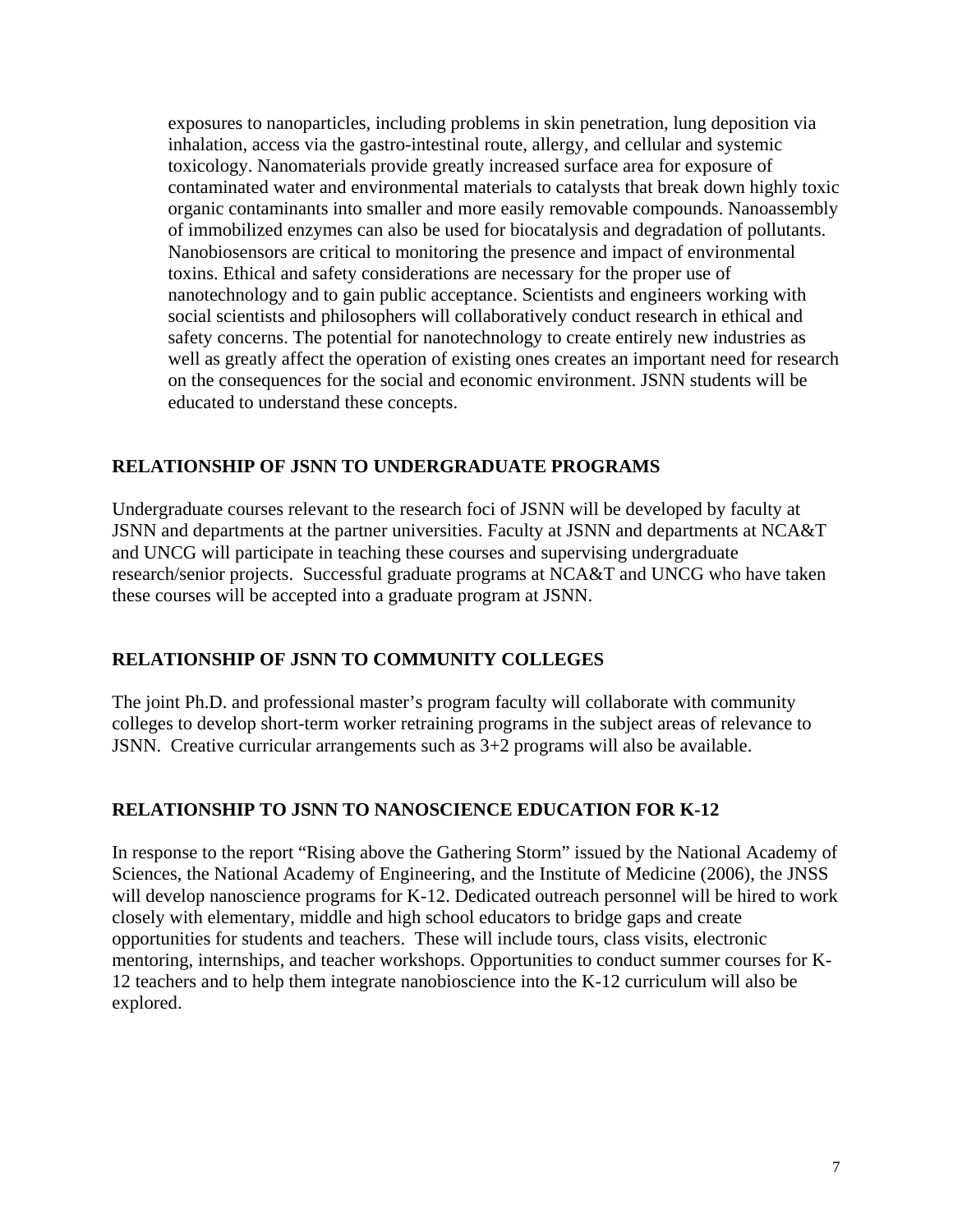# *PHYSICAL FACILITIES FOR JSNN*

The JSNN will be housed at a newly constructed building at the South Campus of the GCID. It is anticipated that the Universities will receive from the North Carolina General Assembly approximately \$50 million in capital funding to plan and construct a building for JSNN and an additional \$8 million in one-time funding to equip the building. Funding for the project will be spread across two consecutive biennium, 2007-09 and 2009-10. The building will be constructed by fall 2011. Since new faculty hires for JSNN will occur in 2007-08, students will be admitted into the professional master's degree program in August 2008 and into the doctoral program in August 2009, JSNN equipment purchases will initially be housed in another soon-to-be-built building at South Campus of the Gateway University Research Park. New and existing nanotechnology centers developed by faculty at the JSNN, NCA&T, and UNCG will also be housed in the new JSNN building. The synergy created by housing faculty and students affiliated with the JSNN and nanotechnology centers in one place will build on the strengths of the partner universities and will produce an engine for educational and economic development in the Piedmont Triad and beyond.

# **CLOSING REMARKS**

The Joint School of Nanoscience and Nanoengineeering will shape the future of Greensboro and the Piedmont Triad by positioning these areas at the cutting-edge of some of the most exciting developments in the sciences and engineering in the 21<sup>st</sup> century. It will be one of the most stimulating opportunities in the history of the area and will serve as a national model for collaboration between two institutions, one an historical black institution and the other an historical white female institution. It represents the type of innovative, collaborative thinking necessary to move the Piedmont Triad from a manufacturing-based to a knowledge-based economy. This joint venture has the potential to unify the community around an economic development initiative as never before.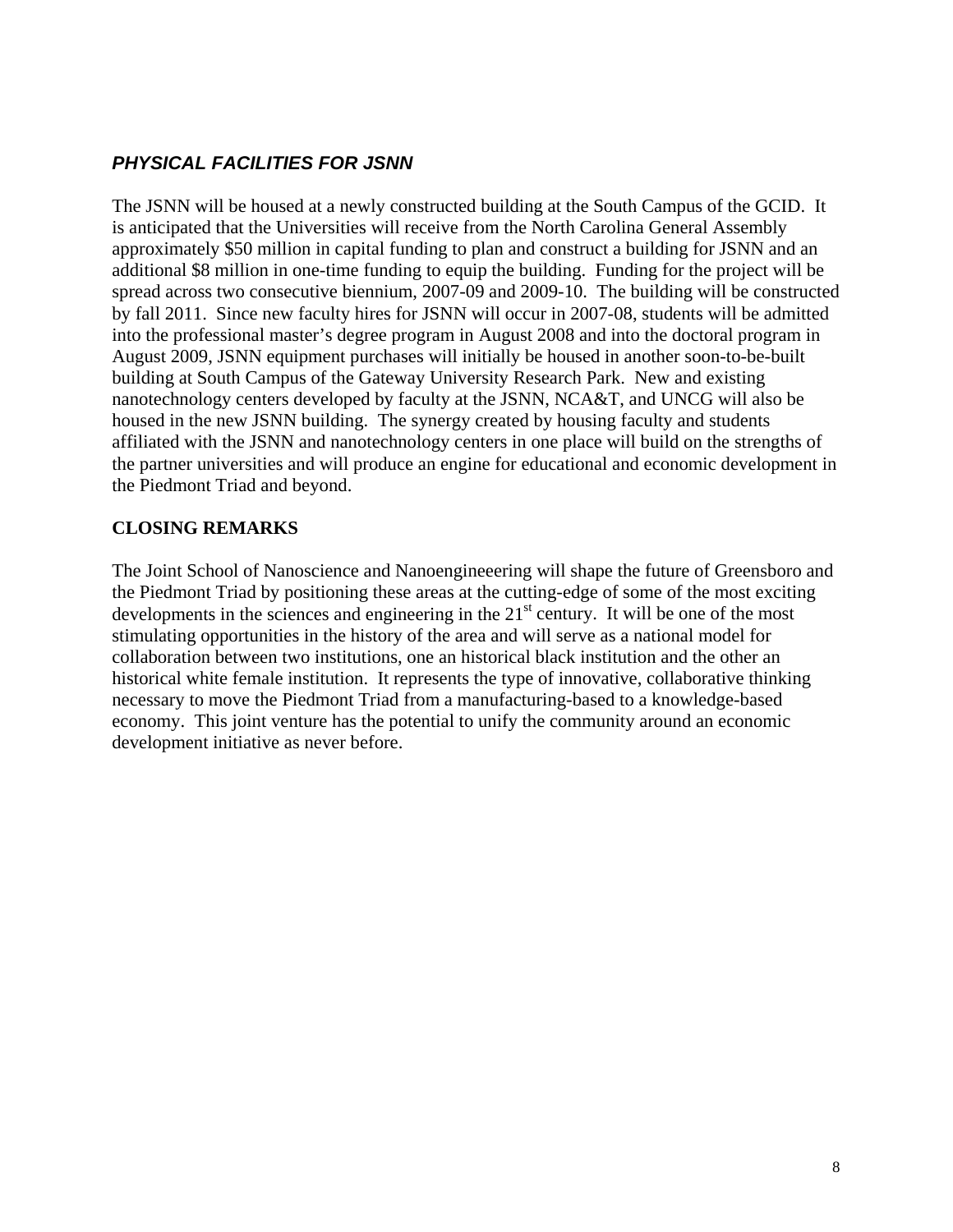### **PLANNING COMMITTEE FOR THE JOINT SCHOOL FOR NANOSCIENCE AND NANOENGINERING**

\*A. Edward Uprichard, Provost and Vice Chancellor for Academic Affairs, UNCG

\*Janice G. Brewington, Interim Provost and Vice Chancellor for Academic Affairs, NCA&T

- \*N. Radhakrishnan, Vice Chancellor for Research and Economic Development, NCA&T
- \*Rosemary C. Wander, Associate Provost for Research & Public/Private Sector Partnerships, UNCG
- \*James Petersen, Dean, Graduate School, UNCG
- \*Thomas Hassell, Associate Vice Chancellor for Research/Dean for the School of Graduate Studies, NCA&T
- \*Michael Plater, Dean, College of Arts and Sciences, NCA&T
- \*Timothy D. Johnston, Dean, College of Arts and Sciences, UNCG

\*Joseph Monroe, Dean, College of Engineering

John Merrill, Executive Director, Gateway University Research Park

Faculty

| NCA&T       |
|-------------|
| NCA&T       |
| <b>UNCG</b> |
| NCA&T       |
| NCA&T       |
| <b>UNCG</b> |
| NCA&T       |
| <b>UNCG</b> |
| <b>UNCG</b> |
|             |

\* Will serve on the proposed Inter-university Coordinating Council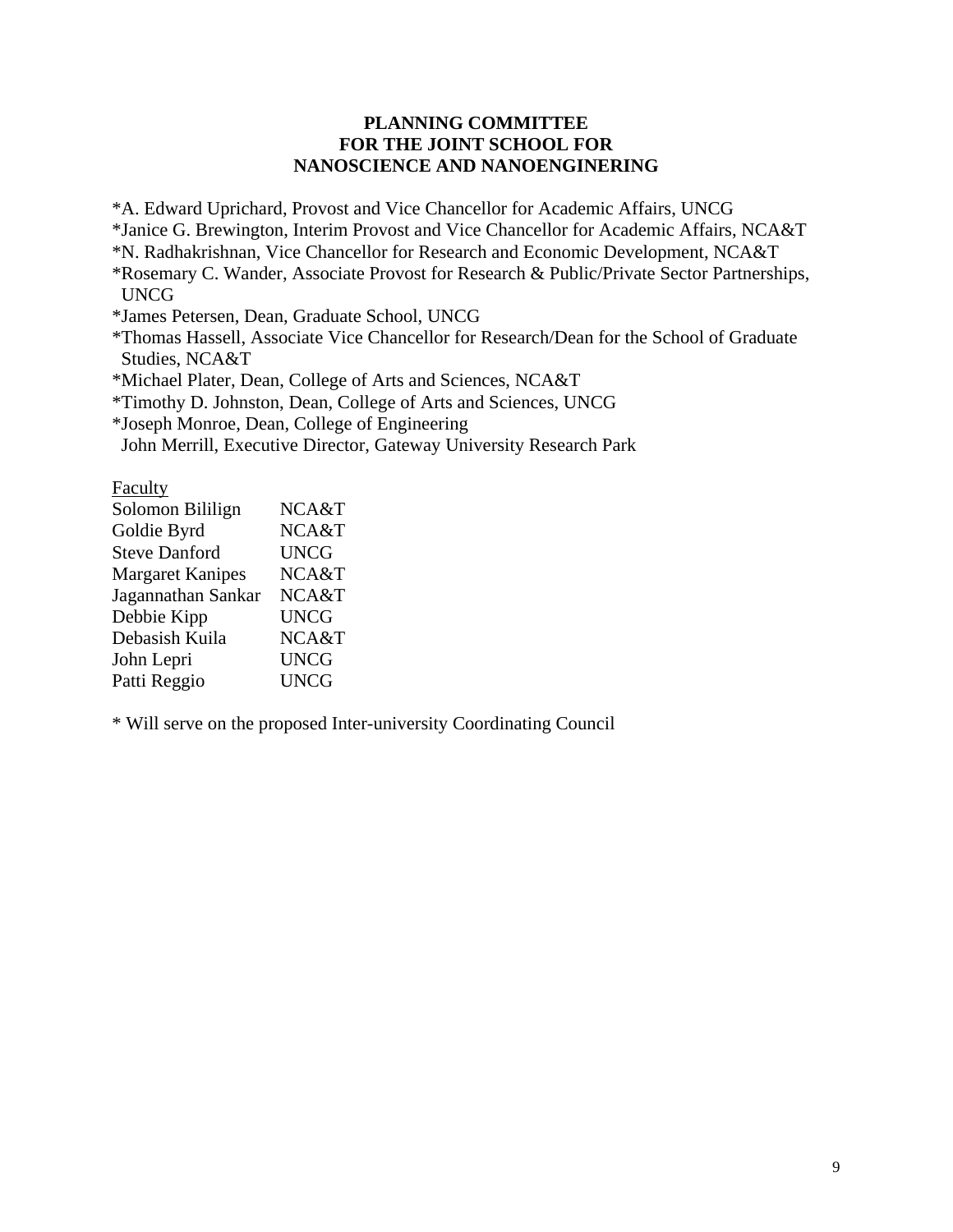## **APPENDIX A GATEWAY UNIVERSITY RESEARCH PARK A JOINT MILLENNIAL CAMPUS FOR UNCG AND NCA&T EXECUTIVE SUMMARY**  September 26, 2006

The basis for the creation of a joint NCA&T and UNCG Millennial Campus is to focus on the area's long-term future, including its economic development and overall quality of life. Our success will be dependent upon our ability to attract, establish, and/or retain effective educational and community service agencies and businesses driven by the discovery of new knowledge and technologies.

To achieve this vision, we will develop two campuses (North and South) that will provide significant physical resources (land and buildings) while enhancing the potential for a broad level of outreach and programmatic diversification. The North Campus will be just off U.S. 29 on the property formerly known as the Central North Carolina School for the Deaf (75 Acres with approximately 140,000 square feet of space in eight buildings). The South Campus will be on about 75 acres of the NCA&T Farm property, near the intersection of Interstate 40/85 and East Lee Street (currently undeveloped).

Early in the process of developing the concept of a Joint Millennial Campus, it was determined the most efficient mechanism for operating such a venture would be through the creation of a separate not-for-profit entity that would act as the management and development agent for the universities. Much of the work to form this new organization was completed during FY 2004-05 (i.e. bylaws, articles of incorporation, legal filings, etc.). Because of these efforts, the Gateway University Research Park was born.

We have devoted much of the past year and a half (FY 2005-06) establishing the operating parameters for the research park. Some of the more noteworthy accomplishments of the past year are as follows:

- Designer selection for Master Planning at the South Campus and Facility Assessment/Renovation Plan at the North Campus.
- A "draft" Strategic Direction Document was developed and will be further developed with the help of an expanded board of directors.
- Additional board members were identified and recruited to help guide the research park (terms to commence July 1, 2006).
- A Management Services and Development Agreement was developed and approved by both universities' Board of Trustees.
- A Ground Lease was developed and approved by the Gateway University Research Park Board, both universities' Board of Trustees, and the Board of Governors.
- We received a \$2 million appropriation for infrastructure design and construction, and additional renovations to existing facilities.
- A "Sole Source" agreement was reached with the USDA Natural Resources Conservation Services for the construction of a facility to be located at the South Campus.